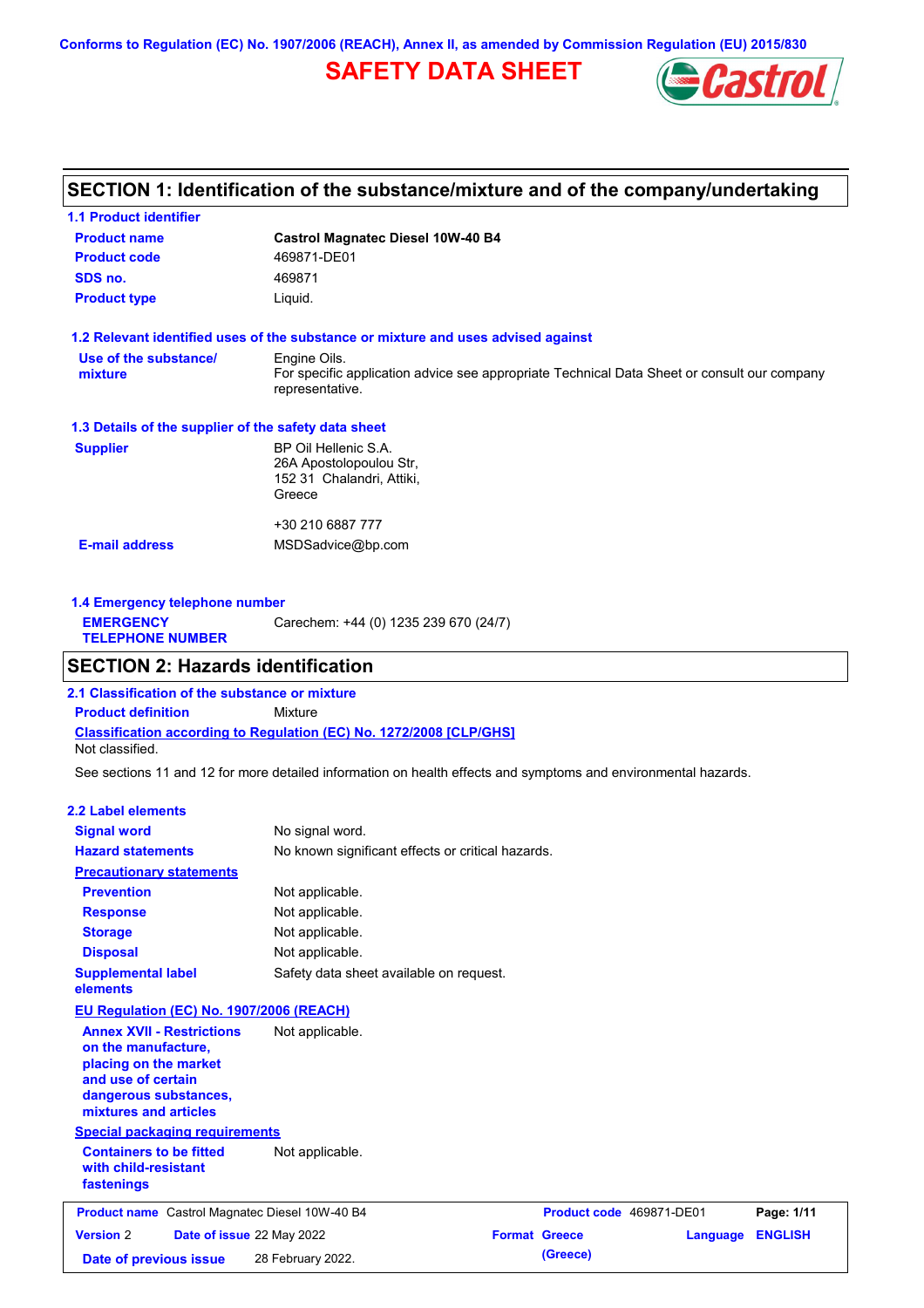## **SECTION 2: Hazards identification**

| <b>Tactile warning of danger</b>                                                                                         | Not applicable.                                                                                                                                                                                                                 |
|--------------------------------------------------------------------------------------------------------------------------|---------------------------------------------------------------------------------------------------------------------------------------------------------------------------------------------------------------------------------|
| 2.3 Other hazards                                                                                                        |                                                                                                                                                                                                                                 |
| <b>Results of PBT and vPvB</b><br>assessment                                                                             | Product does not meet the criteria for PBT or vPvB according to Regulation (EC) No. 1907/2006,<br>Annex XIII.                                                                                                                   |
| <b>Product meets the criteria</b><br>for PBT or vPvB according<br>to Regulation (EC) No.<br><b>1907/2006, Annex XIII</b> | This mixture does not contain any substances that are assessed to be a PBT or a vPvB.                                                                                                                                           |
| Other hazards which do<br>not result in classification                                                                   | Defatting to the skin.<br><b>USED ENGINE OILS</b><br>Used engine oil may contain hazardous components which have the potential to cause skin<br>cancer.<br>See Toxicological Information, section 11 of this Safety Data Sheet. |
|                                                                                                                          | Experimental data on one or more of the components has been used to determine all or part of                                                                                                                                    |

### **SECTION 3: Composition/information on ingredients**

#### **3.2 Mixtures**

#### Mixture **Product definition**

Highly refined base oil (IP 346 DMSO extract < 3%). Proprietary performance additives.

the hazard classification of this product.

| <b>Product/ingredient</b><br>name                                                             | <b>Identifiers</b>                                                                      | $\frac{9}{6}$ | <b>Regulation (EC) No.</b><br>1272/2008 [CLP]                             | <b>Type</b> |
|-----------------------------------------------------------------------------------------------|-----------------------------------------------------------------------------------------|---------------|---------------------------------------------------------------------------|-------------|
| Distillates (petroleum), hydrotreated<br>heavy paraffinic                                     | REACH #: 01-2119484627-25<br>EC: 265-157-1<br>CAS: 64742-54-7<br>Index: 649-467-00-8    | ≥75 - ≤90     | Not classified.                                                           | $[2]$       |
| Distillates (petroleum), solvent-<br>dewaxed heavy paraffinic                                 | REACH #: 01-2119471299-27<br>EC: 265-169-7<br>CAS: 64742-65-0<br>Index: 649-474-00-6    | ≤10           | Not classified.                                                           | $[2]$       |
| Distillates (petroleum), hydrotreated<br>heavy paraffinic                                     | REACH #: 01-2119484627-25 ≤5<br>EC: 265-157-1<br>CAS: 64742-54-7<br>Index: 649-467-00-8 |               | Asp. Tox. 1, H304                                                         | [1] [2]     |
| Phosphorodithioic acid, mixed O,O-bis<br>(1,3-dimethylbutyl and iso-Pr) esters,<br>zinc salts | REACH #: 01-2119493626-26<br>EC: 283-392-8<br>CAS: 84605-29-8                           | ב≥            | <b>Skin Irrit. 2. H315</b><br>Eye Dam. 1, H318<br>Aquatic Chronic 2, H411 | $[1]$       |

**See Section 16 for the full text of the H statements declared above.**

### Type

[1] Substance classified with a health or environmental hazard

[2] Substance with a workplace exposure limit

[3] Substance meets the criteria for PBT according to Regulation (EC) No. 1907/2006, Annex XIII

[4] Substance meets the criteria for vPvB according to Regulation (EC) No. 1907/2006, Annex XIII

[5] Substance of equivalent concern

[6] Additional disclosure due to company policy

Occupational exposure limits, if available, are listed in Section 8.

### **SECTION 4: First aid measures**

### **4.1 Description of first aid measures**

| <b>Eye contact</b>  | In case of contact, immediately flush eyes with plenty of water for at least 15 minutes. Eyelids<br>should be held away from the eyeball to ensure thorough rinsing. Check for and remove any<br>contact lenses. Get medical attention.             |
|---------------------|-----------------------------------------------------------------------------------------------------------------------------------------------------------------------------------------------------------------------------------------------------|
| <b>Skin contact</b> | Wash skin thoroughly with soap and water or use recognised skin cleanser. Remove<br>contaminated clothing and shoes. Wash clothing before reuse. Clean shoes thoroughly before<br>reuse. Get medical attention if irritation develops.              |
| <b>Inhalation</b>   | If inhaled, remove to fresh air. In case of inhalation of decomposition products in a fire,<br>symptoms may be delayed. The exposed person may need to be kept under medical<br>surveillance for 48 hours. Get medical attention if symptoms occur. |

| <b>Product name</b> Castrol Magnatec Diesel 10W-40 B4 |  | Product code 469871-DE01         |  | Page: 2/11           |                         |  |
|-------------------------------------------------------|--|----------------------------------|--|----------------------|-------------------------|--|
| <b>Version 2</b>                                      |  | <b>Date of issue</b> 22 May 2022 |  | <b>Format Greece</b> | <b>Language ENGLISH</b> |  |
| Date of previous issue                                |  | 28 February 2022.                |  | (Greece)             |                         |  |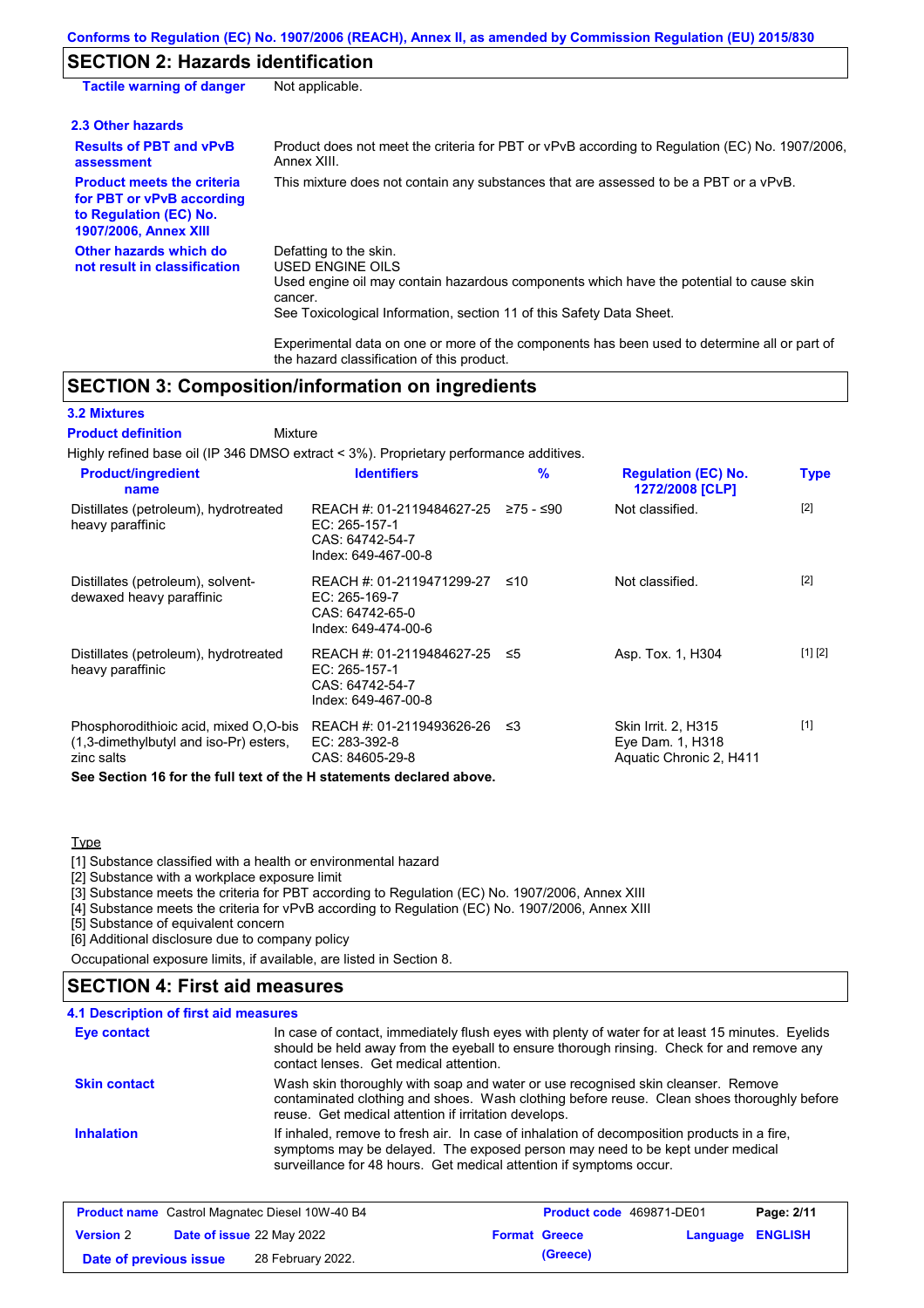### **Conforms to Regulation (EC) No. 1907/2006 (REACH), Annex II, as amended by Commission Regulation (EU) 2015/830**

| <b>Ingestion</b>                      | Do not induce vomiting unless directed to do so by medical personnel. Get medical attention if<br>symptoms occur.                                                           |
|---------------------------------------|-----------------------------------------------------------------------------------------------------------------------------------------------------------------------------|
| <b>Protection of first-aiders</b>     | No action shall be taken involving any personal risk or without suitable training. It may be<br>dangerous to the person providing aid to give mouth-to-mouth resuscitation. |
|                                       | 4.2 Most important symptoms and effects, both acute and delayed                                                                                                             |
|                                       | See Section 11 for more detailed information on health effects and symptoms.                                                                                                |
| <b>Potential acute health effects</b> |                                                                                                                                                                             |
| <b>Inhalation</b>                     | Exposure to decomposition products may cause a health hazard. Serious effects may be<br>delayed following exposure.                                                         |
| <b>Ingestion</b>                      | No known significant effects or critical hazards.                                                                                                                           |
| <b>Skin contact</b>                   | Defatting to the skin. May cause skin dryness and irritation.                                                                                                               |
| Eye contact                           | Not classified as an eye irritant. Based on data available for this or related materials.                                                                                   |
|                                       | Delayed and immediate effects as well as chronic effects from short and long-term exposure                                                                                  |
| <b>Inhalation</b>                     | Overexposure to the inhalation of airborne droplets or aerosols may cause irritation of the<br>respiratory tract.                                                           |
| Ingestion                             | Ingestion of large quantities may cause nausea and diarrhoea.                                                                                                               |
| <b>Skin contact</b>                   | Prolonged or repeated contact can defat the skin and lead to irritation and/or dermatitis.                                                                                  |
| Eye contact                           | Potential risk of transient stinging or redness if accidental eye contact occurs.                                                                                           |

### **4.3 Indication of any immediate medical attention and special treatment needed**

| <b>Notes to physician</b> | Treatment should in general be symptomatic and directed to relieving any effects.   |
|---------------------------|-------------------------------------------------------------------------------------|
|                           | In case of inhalation of decomposition products in a fire, symptoms may be delayed. |
|                           | The exposed person may need to be kept under medical surveillance for 48 hours.     |

# **SECTION 5: Firefighting measures**

| 5.1 Extinguishing media                                   |                                                                                                                                                                                                                                                                                                                                                                   |  |  |  |
|-----------------------------------------------------------|-------------------------------------------------------------------------------------------------------------------------------------------------------------------------------------------------------------------------------------------------------------------------------------------------------------------------------------------------------------------|--|--|--|
| <b>Suitable extinguishing</b><br>media                    | In case of fire, use foam, dry chemical or carbon dioxide extinguisher or spray.                                                                                                                                                                                                                                                                                  |  |  |  |
| <b>Unsuitable extinguishing</b><br>media                  | Do not use water jet. The use of a water jet may cause the fire to spread by splashing the<br>burning product.                                                                                                                                                                                                                                                    |  |  |  |
| 5.2 Special hazards arising from the substance or mixture |                                                                                                                                                                                                                                                                                                                                                                   |  |  |  |
| <b>Hazards from the</b><br>substance or mixture           | In a fire or if heated, a pressure increase will occur and the container may burst.                                                                                                                                                                                                                                                                               |  |  |  |
| <b>Hazardous combustion</b><br>products                   | Combustion products may include the following:<br>carbon oxides $(CO, CO2)$ (carbon monoxide, carbon dioxide)<br>nitrogen oxides ( $NO$ , $NO2$ etc.)                                                                                                                                                                                                             |  |  |  |
| <b>5.3 Advice for firefighters</b>                        |                                                                                                                                                                                                                                                                                                                                                                   |  |  |  |
| <b>Special precautions for</b><br>fire-fighters           | No action shall be taken involving any personal risk or without suitable training. Promptly<br>isolate the scene by removing all persons from the vicinity of the incident if there is a fire.                                                                                                                                                                    |  |  |  |
| <b>Special protective</b><br>equipment for fire-fighters  | Fire-fighters should wear appropriate protective equipment and self-contained breathing<br>apparatus (SCBA) with a full face-piece operated in positive pressure mode. Clothing for fire-<br>fighters (including helmets, protective boots and gloves) conforming to European standard EN<br>469 will provide a basic level of protection for chemical incidents. |  |  |  |

### **SECTION 6: Accidental release measures**

|                                                                                                                                                                                                                                                                                                                                                                                                                  | 6.1 Personal precautions, protective equipment and emergency procedures                                                                                                                                                     |  |                          |          |                |
|------------------------------------------------------------------------------------------------------------------------------------------------------------------------------------------------------------------------------------------------------------------------------------------------------------------------------------------------------------------------------------------------------------------|-----------------------------------------------------------------------------------------------------------------------------------------------------------------------------------------------------------------------------|--|--------------------------|----------|----------------|
| No action shall be taken involving any personal risk or without suitable training. Evacuate<br>For non-emergency<br>surrounding areas. Keep unnecessary and unprotected personnel from entering. Do not touch<br>personnel<br>or walk through spilt material. Floors may be slippery; use care to avoid falling. Put on<br>appropriate personal protective equipment.                                            |                                                                                                                                                                                                                             |  |                          |          |                |
| Entry into a confined space or poorly ventilated area contaminated with vapour, mist or fume is<br>For emergency responders<br>extremely hazardous without the correct respiratory protective equipment and a safe system of<br>work. Wear self-contained breathing apparatus. Wear a suitable chemical protective suit.<br>Chemical resistant boots. See also the information in "For non-emergency personnel". |                                                                                                                                                                                                                             |  |                          |          |                |
| <b>6.2 Environmental</b><br>precautions                                                                                                                                                                                                                                                                                                                                                                          | Avoid dispersal of spilt material and runoff and contact with soil, waterways, drains and sewers.<br>Inform the relevant authorities if the product has caused environmental pollution (sewers,<br>waterways, soil or air). |  |                          |          |                |
| <b>Product name</b> Castrol Magnatec Diesel 10W-40 B4                                                                                                                                                                                                                                                                                                                                                            |                                                                                                                                                                                                                             |  | Product code 469871-DE01 |          | Page: 3/11     |
| <b>Version 2</b><br>Date of issue 22 May 2022                                                                                                                                                                                                                                                                                                                                                                    |                                                                                                                                                                                                                             |  | <b>Format Greece</b>     | Language | <b>ENGLISH</b> |
| Date of previous issue                                                                                                                                                                                                                                                                                                                                                                                           | 28 February 2022.                                                                                                                                                                                                           |  | (Greece)                 |          |                |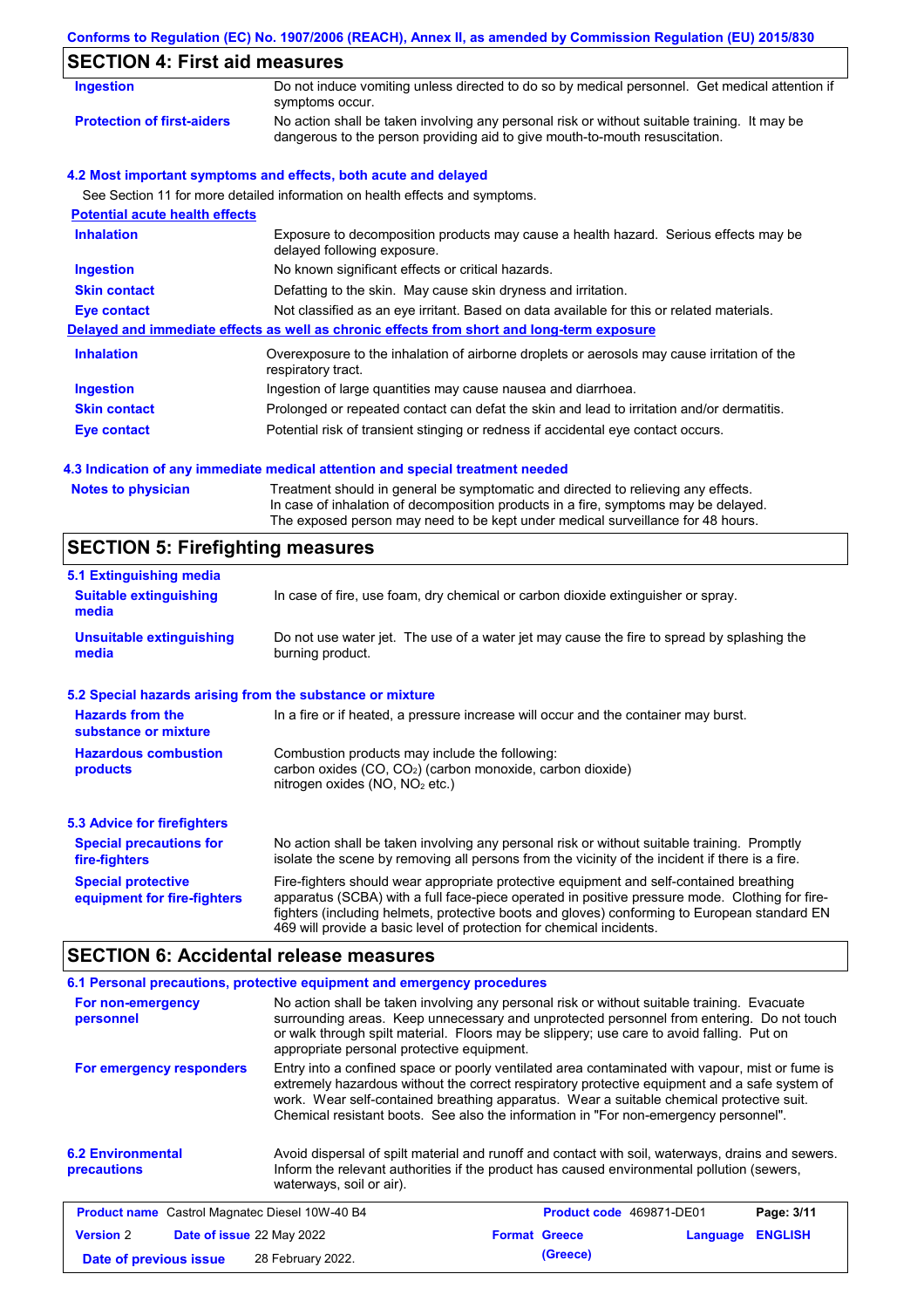### **SECTION 6: Accidental release measures**

#### Stop leak if without risk. Move containers from spill area. Prevent entry into sewers, water courses, basements or confined areas. Contain and collect spillage with non-combustible, absorbent material e.g. sand, earth, vermiculite or diatomaceous earth and place in container for disposal according to local regulations. Dispose of via a licensed waste disposal contractor. **Large spill** Stop leak if without risk. Move containers from spill area. Absorb with an inert material and place in an appropriate waste disposal container. Dispose of via a licensed waste disposal contractor. **Small spill 6.3 Methods and material for containment and cleaning up 6.4 Reference to other sections** See Section 1 for emergency contact information. See Section 5 for firefighting measures. See Section 8 for information on appropriate personal protective equipment. See Section 12 for environmental precautions. See Section 13 for additional waste treatment information.

# **SECTION 7: Handling and storage**

| 7.1 Precautions for safe handling                                                    |                                                                                                                                                                                                                                                                                                                                                                                                                                                                                          |
|--------------------------------------------------------------------------------------|------------------------------------------------------------------------------------------------------------------------------------------------------------------------------------------------------------------------------------------------------------------------------------------------------------------------------------------------------------------------------------------------------------------------------------------------------------------------------------------|
| <b>Protective measures</b>                                                           | Put on appropriate personal protective equipment.                                                                                                                                                                                                                                                                                                                                                                                                                                        |
| <b>Advice on general</b><br>occupational hygiene                                     | Eating, drinking and smoking should be prohibited in areas where this material is handled,<br>stored and processed. Wash thoroughly after handling. Remove contaminated clothing and<br>protective equipment before entering eating areas. See also Section 8 for additional<br>information on hygiene measures.                                                                                                                                                                         |
| <b>7.2 Conditions for safe</b><br>storage, including any<br><b>incompatibilities</b> | Store in accordance with local regulations. Store in a dry, cool and well-ventilated area, away<br>from incompatible materials (see Section 10). Keep away from heat and direct sunlight. Keep<br>container tightly closed and sealed until ready for use. Containers that have been opened must<br>be carefully resealed and kept upright to prevent leakage. Store and use only in equipment/<br>containers designed for use with this product. Do not store in unlabelled containers. |
| <b>Not suitable</b>                                                                  | Prolonged exposure to elevated temperature                                                                                                                                                                                                                                                                                                                                                                                                                                               |
| 7.3 Specific end use(s)                                                              |                                                                                                                                                                                                                                                                                                                                                                                                                                                                                          |

**Recommendations**

See section 1.2 and Exposure scenarios in annex, if applicable.

### **SECTION 8: Exposure controls/personal protection**

#### **8.1 Control parameters**

| <b>Occupational exposure limits</b>                          |  |                                                                                                                                                                                                                                                                                                                                                                                                                                                                                                                                                                                                                                                                                                                                                                                                                                                                                                                                                                                                                            |  |  |
|--------------------------------------------------------------|--|----------------------------------------------------------------------------------------------------------------------------------------------------------------------------------------------------------------------------------------------------------------------------------------------------------------------------------------------------------------------------------------------------------------------------------------------------------------------------------------------------------------------------------------------------------------------------------------------------------------------------------------------------------------------------------------------------------------------------------------------------------------------------------------------------------------------------------------------------------------------------------------------------------------------------------------------------------------------------------------------------------------------------|--|--|
| <b>Product/ingredient name</b>                               |  | <b>Exposure limit values</b>                                                                                                                                                                                                                                                                                                                                                                                                                                                                                                                                                                                                                                                                                                                                                                                                                                                                                                                                                                                               |  |  |
| Distillates (petroleum), hydrotreated heavy paraffinic       |  | Ministry of Labour and Social Affairs (Greece).<br>TWA: 5 mg/m <sup>3</sup> 8 hours. Issued/Revised: 5/1999 Form: mist                                                                                                                                                                                                                                                                                                                                                                                                                                                                                                                                                                                                                                                                                                                                                                                                                                                                                                     |  |  |
| Distillates (petroleum), solvent-dewaxed heavy<br>paraffinic |  | Ministry of Labour and Social Affairs (Greece).                                                                                                                                                                                                                                                                                                                                                                                                                                                                                                                                                                                                                                                                                                                                                                                                                                                                                                                                                                            |  |  |
|                                                              |  | TWA: 5 mg/m <sup>3</sup> 8 hours. Issued/Revised: 5/1999 Form: mist                                                                                                                                                                                                                                                                                                                                                                                                                                                                                                                                                                                                                                                                                                                                                                                                                                                                                                                                                        |  |  |
|                                                              |  | Distillates (petroleum), hydrotreated heavy paraffinic Ministry of Labour and Social Affairs (Greece).<br>TWA: 5 mg/m <sup>3</sup> 8 hours. Issued/Revised: 5/1999 Form: mist                                                                                                                                                                                                                                                                                                                                                                                                                                                                                                                                                                                                                                                                                                                                                                                                                                              |  |  |
| quidance only.                                               |  | Whilst specific OELs for certain components may be shown in this section, other components may be present in any mist,<br>vapour or dust produced. Therefore, the specific OELs may not be applicable to the product as a whole and are provided for                                                                                                                                                                                                                                                                                                                                                                                                                                                                                                                                                                                                                                                                                                                                                                       |  |  |
| <b>Recommended monitoring</b><br>procedures                  |  | If this product contains ingredients with exposure limits, personal, workplace atmosphere or<br>biological monitoring may be required to determine the effectiveness of the ventilation or other<br>control measures and/or the necessity to use respiratory protective equipment. Reference<br>should be made to monitoring standards, such as the following: European Standard EN 689<br>(Workplace atmospheres - Guidance for the assessment of exposure by inhalation to chemical<br>agents for comparison with limit values and measurement strategy) European Standard EN<br>14042 (Workplace atmospheres - Guide for the application and use of procedures for the<br>assessment of exposure to chemical and biological agents) European Standard EN 482<br>(Workplace atmospheres - General requirements for the performance of procedures for the<br>measurement of chemical agents) Reference to national guidance documents for methods for<br>the determination of hazardous substances will also be required. |  |  |
| <b>Derived No Effect Level</b><br>No DNELs/DMELs available.  |  |                                                                                                                                                                                                                                                                                                                                                                                                                                                                                                                                                                                                                                                                                                                                                                                                                                                                                                                                                                                                                            |  |  |
| <b>Predicted No Effect Concentration</b>                     |  |                                                                                                                                                                                                                                                                                                                                                                                                                                                                                                                                                                                                                                                                                                                                                                                                                                                                                                                                                                                                                            |  |  |

| <b>Product name</b> Castrol Magnatec Diesel 10W-40 B4 |  |                   |                      | <b>Product code</b> 469871-DE01 |  |  |
|-------------------------------------------------------|--|-------------------|----------------------|---------------------------------|--|--|
| <b>Date of issue 22 May 2022</b><br><b>Version 2</b>  |  |                   | <b>Format Greece</b> | <b>Language ENGLISH</b>         |  |  |
| Date of previous issue                                |  | 28 February 2022. |                      | (Greece)                        |  |  |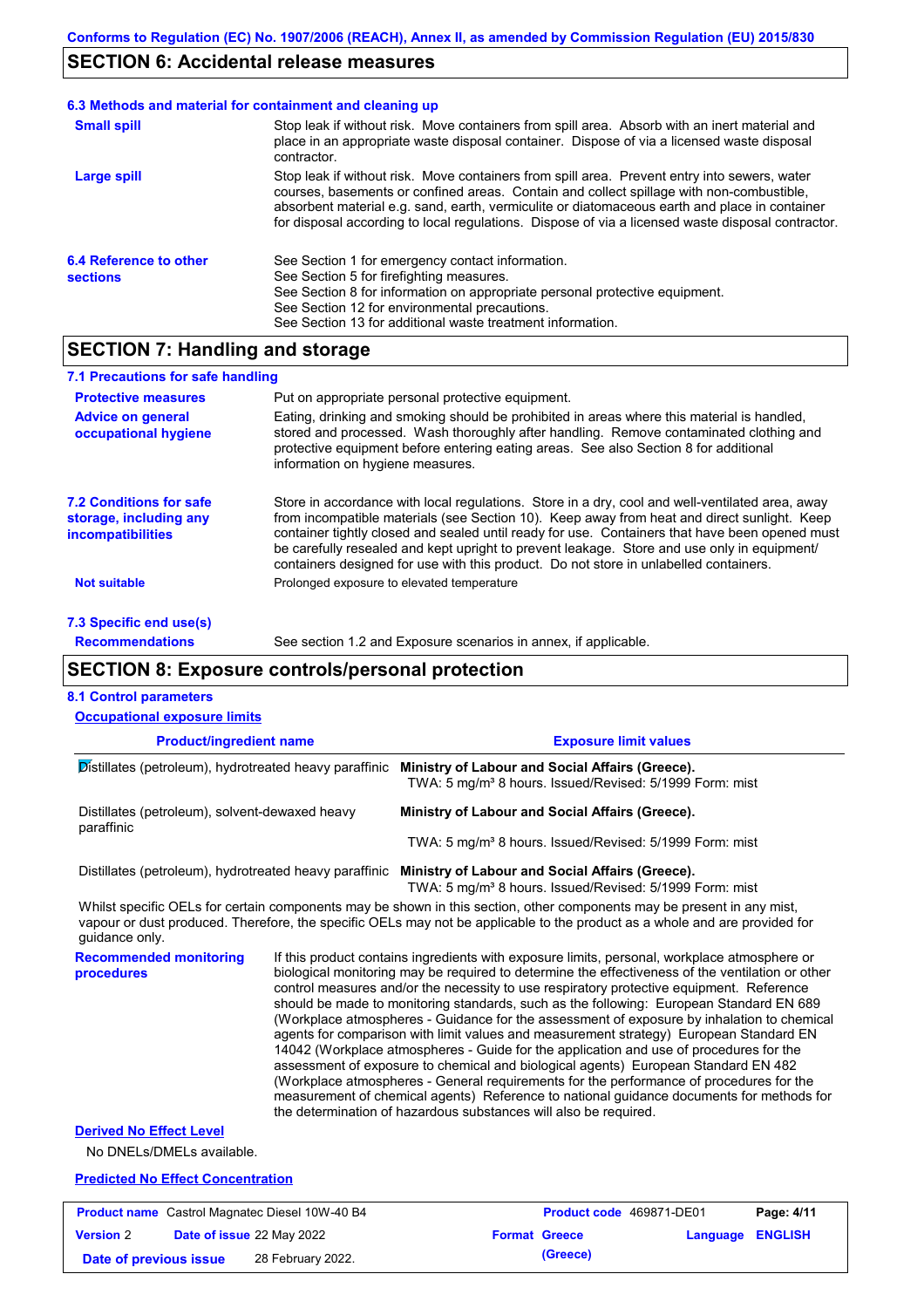# **SECTION 8: Exposure controls/personal protection**

No PNECs available

| <b>8.2 Exposure controls</b>                          |                                                                                                                                                                                                                                                                                                                                                                                                                                                                                                                                                                                                                                                                                                                                                                                                                                                                                                                                                                                                         |                          |                  |            |
|-------------------------------------------------------|---------------------------------------------------------------------------------------------------------------------------------------------------------------------------------------------------------------------------------------------------------------------------------------------------------------------------------------------------------------------------------------------------------------------------------------------------------------------------------------------------------------------------------------------------------------------------------------------------------------------------------------------------------------------------------------------------------------------------------------------------------------------------------------------------------------------------------------------------------------------------------------------------------------------------------------------------------------------------------------------------------|--------------------------|------------------|------------|
| <b>Appropriate engineering</b><br><b>controls</b>     | Provide exhaust ventilation or other engineering controls to keep the relevant airborne<br>concentrations below their respective occupational exposure limits.<br>All activities involving chemicals should be assessed for their risks to health, to ensure<br>exposures are adequately controlled. Personal protective equipment should only be considered<br>after other forms of control measures (e.g. engineering controls) have been suitably evaluated.<br>Personal protective equipment should conform to appropriate standards, be suitable for use, be<br>kept in good condition and properly maintained.<br>Your supplier of personal protective equipment should be consulted for advice on selection and<br>appropriate standards. For further information contact your national organisation for standards.<br>The final choice of protective equipment will depend upon a risk assessment. It is important to<br>ensure that all items of personal protective equipment are compatible. |                          |                  |            |
| <b>Individual protection measures</b>                 |                                                                                                                                                                                                                                                                                                                                                                                                                                                                                                                                                                                                                                                                                                                                                                                                                                                                                                                                                                                                         |                          |                  |            |
| <b>Hygiene measures</b>                               | Wash hands, forearms and face thoroughly after handling chemical products, before eating,<br>smoking and using the lavatory and at the end of the working period. Ensure that eyewash<br>stations and safety showers are close to the workstation location.                                                                                                                                                                                                                                                                                                                                                                                                                                                                                                                                                                                                                                                                                                                                             |                          |                  |            |
| <b>Respiratory protection</b>                         | In case of insufficient ventilation, wear suitable respiratory equipment.<br>The correct choice of respiratory protection depends upon the chemicals being handled, the<br>conditions of work and use, and the condition of the respiratory equipment. Safety procedures<br>should be developed for each intended application. Respiratory protection equipment should<br>therefore be chosen in consultation with the supplier/manufacturer and with a full assessment<br>of the working conditions.                                                                                                                                                                                                                                                                                                                                                                                                                                                                                                   |                          |                  |            |
| <b>Eye/face protection</b>                            | Safety glasses with side shields.                                                                                                                                                                                                                                                                                                                                                                                                                                                                                                                                                                                                                                                                                                                                                                                                                                                                                                                                                                       |                          |                  |            |
| <b>Skin protection</b>                                |                                                                                                                                                                                                                                                                                                                                                                                                                                                                                                                                                                                                                                                                                                                                                                                                                                                                                                                                                                                                         |                          |                  |            |
|                                                       | Because specific work environments and material handling practices vary, safety procedures<br>should be developed for each intended application. The correct choice of protective gloves<br>depends upon the chemicals being handled, and the conditions of work and use. Most gloves<br>provide protection for only a limited time before they must be discarded and replaced (even the<br>best chemically resistant gloves will break down after repeated chemical exposures).                                                                                                                                                                                                                                                                                                                                                                                                                                                                                                                        |                          |                  |            |
|                                                       | Gloves should be chosen in consultation with the supplier / manufacturer and taking account of<br>a full assessment of the working conditions.                                                                                                                                                                                                                                                                                                                                                                                                                                                                                                                                                                                                                                                                                                                                                                                                                                                          |                          |                  |            |
|                                                       | Recommended: Nitrile gloves.<br><b>Breakthrough time:</b>                                                                                                                                                                                                                                                                                                                                                                                                                                                                                                                                                                                                                                                                                                                                                                                                                                                                                                                                               |                          |                  |            |
|                                                       | Breakthrough time data are generated by glove manufacturers under laboratory test conditions<br>and represent how long a glove can be expected to provide effective permeation resistance. It<br>is important when following breakthrough time recommendations that actual workplace<br>conditions are taken into account. Always consult with your glove supplier for up-to-date<br>technical information on breakthrough times for the recommended glove type.<br>Our recommendations on the selection of gloves are as follows:                                                                                                                                                                                                                                                                                                                                                                                                                                                                      |                          |                  |            |
|                                                       | Continuous contact:                                                                                                                                                                                                                                                                                                                                                                                                                                                                                                                                                                                                                                                                                                                                                                                                                                                                                                                                                                                     |                          |                  |            |
|                                                       | Gloves with a minimum breakthrough time of 240 minutes, or >480 minutes if suitable gloves<br>can be obtained.<br>If suitable gloves are not available to offer that level of protection, gloves with shorter<br>breakthrough times may be acceptable as long as appropriate glove maintenance and<br>replacement regimes are determined and adhered to.                                                                                                                                                                                                                                                                                                                                                                                                                                                                                                                                                                                                                                                |                          |                  |            |
|                                                       | Short-term / splash protection:                                                                                                                                                                                                                                                                                                                                                                                                                                                                                                                                                                                                                                                                                                                                                                                                                                                                                                                                                                         |                          |                  |            |
|                                                       | Recommended breakthrough times as above.<br>It is recognised that for short-term, transient exposures, gloves with shorter breakthrough times<br>may commonly be used. Therefore, appropriate maintenance and replacement regimes must<br>be determined and rigorously followed.                                                                                                                                                                                                                                                                                                                                                                                                                                                                                                                                                                                                                                                                                                                        |                          |                  |            |
|                                                       | <b>Glove Thickness:</b>                                                                                                                                                                                                                                                                                                                                                                                                                                                                                                                                                                                                                                                                                                                                                                                                                                                                                                                                                                                 |                          |                  |            |
|                                                       | For general applications, we recommend gloves with a thickness typically greater than 0.35 mm.                                                                                                                                                                                                                                                                                                                                                                                                                                                                                                                                                                                                                                                                                                                                                                                                                                                                                                          |                          |                  |            |
|                                                       | It should be emphasised that glove thickness is not necessarily a good predictor of glove<br>resistance to a specific chemical, as the permeation efficiency of the glove will be dependent<br>on the exact composition of the glove material. Therefore, glove selection should also be based                                                                                                                                                                                                                                                                                                                                                                                                                                                                                                                                                                                                                                                                                                          |                          |                  |            |
| <b>Product name</b> Castrol Magnatec Diesel 10W-40 B4 |                                                                                                                                                                                                                                                                                                                                                                                                                                                                                                                                                                                                                                                                                                                                                                                                                                                                                                                                                                                                         | Product code 469871-DE01 |                  | Page: 5/11 |
| <b>Version 2</b><br>Date of issue 22 May 2022         |                                                                                                                                                                                                                                                                                                                                                                                                                                                                                                                                                                                                                                                                                                                                                                                                                                                                                                                                                                                                         | <b>Format Greece</b>     | Language ENGLISH |            |

**Date of previous issue** 28 February 2022.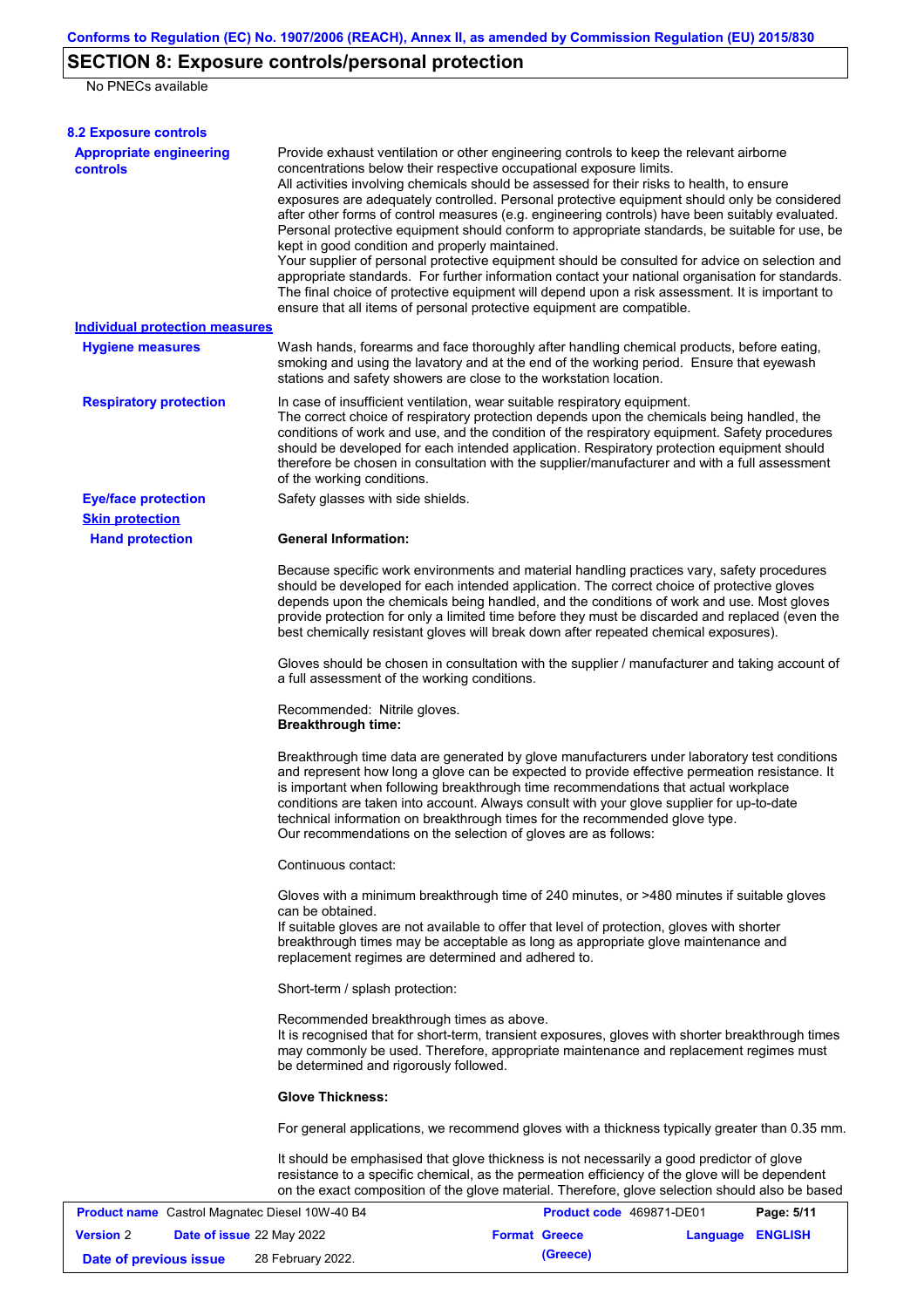# **SECTION 8: Exposure controls/personal protection**

|                                           | on consideration of the task requirements and knowledge of breakthrough times.<br>Glove thickness may also vary depending on the glove manufacturer, the glove type and the<br>glove model. Therefore, the manufacturers' technical data should always be taken into account<br>to ensure selection of the most appropriate glove for the task.                                                                                                                                                                                                                                                                                                                                       |
|-------------------------------------------|---------------------------------------------------------------------------------------------------------------------------------------------------------------------------------------------------------------------------------------------------------------------------------------------------------------------------------------------------------------------------------------------------------------------------------------------------------------------------------------------------------------------------------------------------------------------------------------------------------------------------------------------------------------------------------------|
|                                           | Note: Depending on the activity being conducted, gloves of varying thickness may be required<br>for specific tasks. For example:                                                                                                                                                                                                                                                                                                                                                                                                                                                                                                                                                      |
|                                           | • Thinner gloves (down to 0.1 mm or less) may be required where a high degree of manual<br>dexterity is needed. However, these gloves are only likely to give short duration protection and<br>would normally be just for single use applications, then disposed of.                                                                                                                                                                                                                                                                                                                                                                                                                  |
|                                           | • Thicker gloves (up to 3 mm or more) may be required where there is a mechanical (as well<br>as a chemical) risk i.e. where there is abrasion or puncture potential.                                                                                                                                                                                                                                                                                                                                                                                                                                                                                                                 |
| <b>Skin and body</b>                      | Use of protective clothing is good industrial practice.<br>Personal protective equipment for the body should be selected based on the task being<br>performed and the risks involved and should be approved by a specialist before handling this<br>product.<br>Cotton or polyester/cotton overalls will only provide protection against light superficial<br>contamination that will not soak through to the skin. Overalls should be laundered on a regular<br>basis. When the risk of skin exposure is high (e.g. when cleaning up spillages or if there is a<br>risk of splashing) then chemical resistant aprons and/or impervious chemical suits and boots<br>will be required. |
| <b>Refer to standards:</b>                | Respiratory protection: EN 529<br>Gloves: EN 420, EN 374<br>Eye protection: EN 166<br>Filtering half-mask: EN 149<br>Filtering half-mask with valve: EN 405<br>Half-mask: EN 140 plus filter<br>Full-face mask: EN 136 plus filter<br>Particulate filters: EN 143<br>Gas/combined filters: EN 14387                                                                                                                                                                                                                                                                                                                                                                                   |
| <b>Environmental exposure</b><br>controls | Emissions from ventilation or work process equipment should be checked to ensure they<br>comply with the requirements of environmental protection legislation. In some cases, fume<br>scrubbers, filters or engineering modifications to the process equipment will be necessary to<br>reduce emissions to acceptable levels.                                                                                                                                                                                                                                                                                                                                                         |

## **SECTION 9: Physical and chemical properties**

The conditions of measurement of all properties are at standard temperature and pressure unless otherwise indicated.

### **9.1 Information on basic physical and chemical properties**

| <b>Appearance</b>                                      |                                                                                       |
|--------------------------------------------------------|---------------------------------------------------------------------------------------|
| <b>Physical state</b>                                  | Liguid.                                                                               |
| <b>Colour</b>                                          | Amber.                                                                                |
| <b>Odour</b>                                           | Not available.                                                                        |
| <b>Odour threshold</b>                                 | Not available.                                                                        |
| рH                                                     | Not applicable.                                                                       |
| <b>Melting point/freezing point</b>                    | Not available.                                                                        |
| Initial boiling point and boiling<br>range             | Not available.                                                                        |
| <b>Pour point</b>                                      | -42 °C                                                                                |
| <b>Flash point</b>                                     | Closed cup: 202°C (395.6°F) [Pensky-Martens]<br>Open cup: 226°C (438.8°F) [Cleveland] |
| <b>Evaporation rate</b>                                | Not available.                                                                        |
| <b>Flammability (solid, gas)</b>                       | Not available.                                                                        |
| <b>Upper/lower flammability or</b><br>explosive limits | Not available.                                                                        |
| <b>Vapour pressure</b>                                 | Not available.                                                                        |

| <b>Product name</b> Castrol Magnatec Diesel 10W-40 B4 |                                  |                   | <b>Product code</b> 469871-DE01 | Page: 6/11           |                         |  |
|-------------------------------------------------------|----------------------------------|-------------------|---------------------------------|----------------------|-------------------------|--|
| <b>Version 2</b>                                      | <b>Date of issue 22 May 2022</b> |                   |                                 | <b>Format Greece</b> | <b>Language ENGLISH</b> |  |
| Date of previous issue                                |                                  | 28 February 2022. |                                 | (Greece)             |                         |  |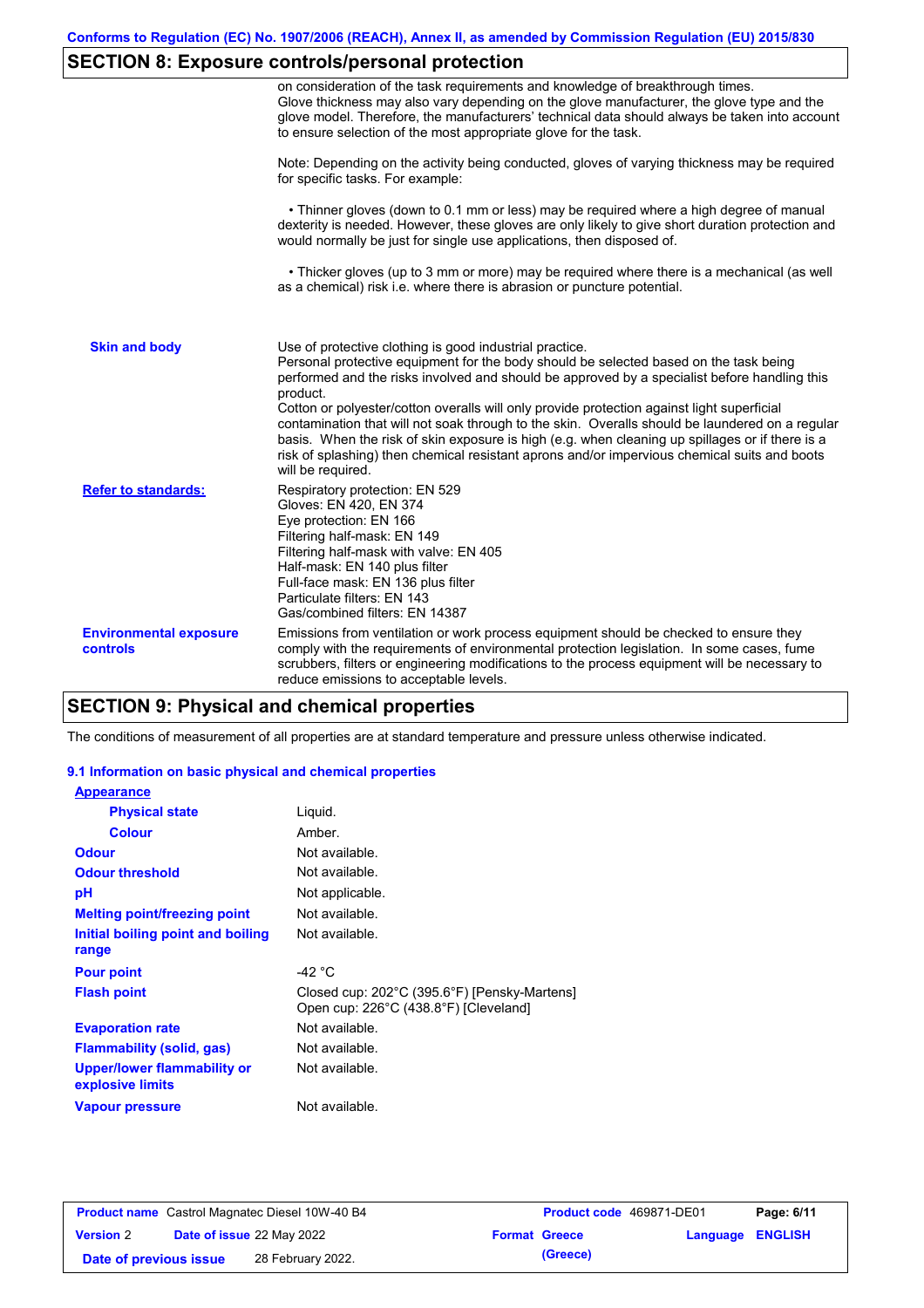## **SECTION 9: Physical and chemical properties**

|                                                   |                                                                                                                                          |           |                | Vapour Pressure at 20°C | Vapour pressure at 50°C |     |               |
|---------------------------------------------------|------------------------------------------------------------------------------------------------------------------------------------------|-----------|----------------|-------------------------|-------------------------|-----|---------------|
|                                                   | <b>Ingredient name</b>                                                                                                                   | mm Hg kPa |                | <b>Method</b>           | mm<br>Hq                | kPa | <b>Method</b> |
|                                                   | Distillates (petroleum),<br>hydrotreated heavy<br>paraffinic                                                                             | <0.08     | < 0.011        | <b>ASTM D 5191</b>      |                         |     |               |
|                                                   | Distillates (petroleum),<br>solvent-dewaxed<br>heavy paraffinic                                                                          | < 0.08    | < 0.011        | <b>ASTM D 5191</b>      |                         |     |               |
|                                                   | Distillates (petroleum),<br>hydrotreated heavy<br>paraffinic                                                                             | < 0.08    | < 0.011        | <b>ASTM D 5191</b>      |                         |     |               |
|                                                   | Phosphorodithioic acid, 0<br>mixed O.O-bis<br>(1,3-dimethylbutyl and<br>iso-Pr) esters, zinc salts                                       |           | $\overline{0}$ | EU A.4                  | 0                       | 0   | EU A.4        |
| <b>Vapour density</b>                             | Not available.                                                                                                                           |           |                |                         |                         |     |               |
| <b>Relative density</b>                           | Not available.                                                                                                                           |           |                |                         |                         |     |               |
| <b>Density</b>                                    | <1000 kg/m <sup>3</sup> (<1 g/cm <sup>3</sup> ) at 15 <sup>°</sup> C                                                                     |           |                |                         |                         |     |               |
| <b>Solubility(ies)</b>                            | insoluble in water.                                                                                                                      |           |                |                         |                         |     |               |
| <b>Partition coefficient: n-octanol/</b><br>water | Not applicable.                                                                                                                          |           |                |                         |                         |     |               |
| <b>Auto-ignition temperature</b>                  | Not available.                                                                                                                           |           |                |                         |                         |     |               |
| <b>Decomposition temperature</b>                  | Not available.                                                                                                                           |           |                |                         |                         |     |               |
| <b>Viscosity</b>                                  | Kinematic: 101.1 mm <sup>2</sup> /s (101.1 cSt) at 40°C<br>Kinematic: 13.8 to 16.2 mm <sup>2</sup> /s (13.8 to 16.2 cSt) at 100°C        |           |                |                         |                         |     |               |
| <b>Explosive properties</b>                       | Not available.                                                                                                                           |           |                |                         |                         |     |               |
| <b>Oxidising properties</b>                       | Not available.                                                                                                                           |           |                |                         |                         |     |               |
| <b>Particle characteristics</b>                   |                                                                                                                                          |           |                |                         |                         |     |               |
| <b>Median particle size</b>                       | Not applicable.                                                                                                                          |           |                |                         |                         |     |               |
| 9.2 Other information                             |                                                                                                                                          |           |                |                         |                         |     |               |
| No additional information.                        |                                                                                                                                          |           |                |                         |                         |     |               |
| <b>SECTION 10: Stability and reactivity</b>       |                                                                                                                                          |           |                |                         |                         |     |               |
| <b>10.1 Reactivity</b>                            | No specific test data available for this product. Refer to Conditions to avoid and Incompatible<br>materials for additional information. |           |                |                         |                         |     |               |
| <b>10.2 Chemical stability</b>                    | The product is stable.                                                                                                                   |           |                |                         |                         |     |               |

| <b>10.3 Possibility of</b>      | Under normal conditions of storage and use, hazardous reactions will not occur.            |
|---------------------------------|--------------------------------------------------------------------------------------------|
| hazardous reactions             | Under normal conditions of storage and use, hazardous polymerisation will not occur.       |
| <b>10.4 Conditions to avoid</b> | Avoid all possible sources of ignition (spark or flame).                                   |
| 10.5 Incompatible materials     | Reactive or incompatible with the following materials: oxidising materials.                |
| <b>10.6 Hazardous</b>           | Under normal conditions of storage and use, hazardous decomposition products should not be |
| decomposition products          | produced.                                                                                  |

# **SECTION 11: Toxicological information**

| 11.1 Information on toxicological effects<br><b>Acute toxicity estimates</b><br>Not available. |                                                                                                                     |                                 |          |                |
|------------------------------------------------------------------------------------------------|---------------------------------------------------------------------------------------------------------------------|---------------------------------|----------|----------------|
| <b>Information on likely</b><br>routes of exposure                                             | Routes of entry anticipated: Dermal, Inhalation.                                                                    |                                 |          |                |
| <b>Potential acute health effects</b>                                                          |                                                                                                                     |                                 |          |                |
| <b>Inhalation</b>                                                                              | Exposure to decomposition products may cause a health hazard. Serious effects may be<br>delayed following exposure. |                                 |          |                |
| <b>Ingestion</b>                                                                               | No known significant effects or critical hazards.                                                                   |                                 |          |                |
| <b>Product name</b> Castrol Magnatec Diesel 10W-40 B4                                          |                                                                                                                     | <b>Product code</b> 469871-DE01 |          | Page: 7/11     |
| <b>Version 2</b><br>Date of issue 22 May 2022                                                  |                                                                                                                     | <b>Format Greece</b>            | Language | <b>ENGLISH</b> |
| Date of previous issue                                                                         | 28 February 2022.                                                                                                   | (Greece)                        |          |                |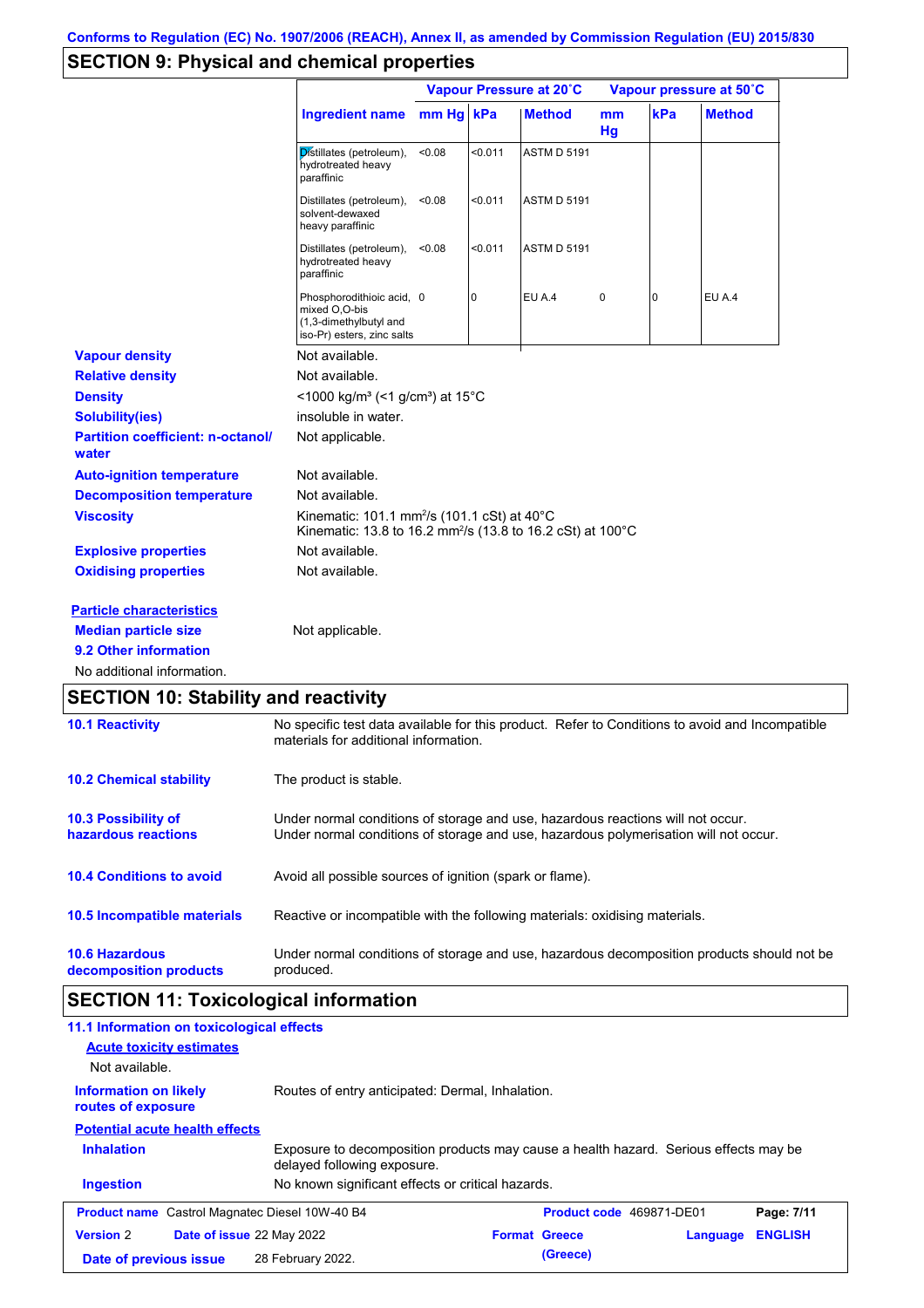### **SECTION 11: Toxicological information**

| <b>Skin contact</b>                     | Defatting to the skin. May cause skin dryness and irritation.                                                                                                                                                                                                                                                                                                                                                   |
|-----------------------------------------|-----------------------------------------------------------------------------------------------------------------------------------------------------------------------------------------------------------------------------------------------------------------------------------------------------------------------------------------------------------------------------------------------------------------|
| <b>Eye contact</b>                      | Not classified as an eye irritant. Based on data available for this or related materials.                                                                                                                                                                                                                                                                                                                       |
|                                         | Symptoms related to the physical, chemical and toxicological characteristics                                                                                                                                                                                                                                                                                                                                    |
| <b>Inhalation</b>                       | No specific data.                                                                                                                                                                                                                                                                                                                                                                                               |
| <b>Ingestion</b>                        | No specific data.                                                                                                                                                                                                                                                                                                                                                                                               |
| <b>Skin contact</b>                     | Adverse symptoms may include the following:<br>irritation<br>dryness<br>cracking                                                                                                                                                                                                                                                                                                                                |
| <b>Eye contact</b>                      | No specific data.                                                                                                                                                                                                                                                                                                                                                                                               |
|                                         | Delayed and immediate effects as well as chronic effects from short and long-term exposure                                                                                                                                                                                                                                                                                                                      |
| <b>Inhalation</b>                       | Overexposure to the inhalation of airborne droplets or aerosols may cause irritation of the<br>respiratory tract.                                                                                                                                                                                                                                                                                               |
| <b>Ingestion</b>                        | Ingestion of large quantities may cause nausea and diarrhoea.                                                                                                                                                                                                                                                                                                                                                   |
| <b>Skin contact</b>                     | Prolonged or repeated contact can defat the skin and lead to irritation and/or dermatitis.                                                                                                                                                                                                                                                                                                                      |
| <b>Eye contact</b>                      | Potential risk of transient stinging or redness if accidental eye contact occurs.                                                                                                                                                                                                                                                                                                                               |
| <b>Potential chronic health effects</b> |                                                                                                                                                                                                                                                                                                                                                                                                                 |
| <b>General</b>                          | <b>USED ENGINE OILS</b><br>Combustion products resulting from the operation of internal combustion engines contaminate<br>engine oils during use. Used engine oil may contain hazardous components which have the<br>potential to cause skin cancer. Frequent or prolonged contact with all types and makes of used<br>engine oil must therefore be avoided and a high standard of personal hygiene maintained. |
| <b>Carcinogenicity</b>                  | No known significant effects or critical hazards.                                                                                                                                                                                                                                                                                                                                                               |
| <b>Mutagenicity</b>                     | No known significant effects or critical hazards.                                                                                                                                                                                                                                                                                                                                                               |
| <b>Developmental effects</b>            | No known significant effects or critical hazards.                                                                                                                                                                                                                                                                                                                                                               |
| <b>Fertility effects</b>                | No known significant effects or critical hazards.                                                                                                                                                                                                                                                                                                                                                               |

### **SECTION 12: Ecological information**

```
12.1 Toxicity
```
**Environmental hazards** Not classified as dangerous

#### **12.2 Persistence and degradability**

Expected to be biodegradable.

#### **12.3 Bioaccumulative potential**

This product is not expected to bioaccumulate through food chains in the environment.

| <b>12.4 Mobility in soil</b>                                  |                                                                      |
|---------------------------------------------------------------|----------------------------------------------------------------------|
| <b>Soil/water partition</b><br>coefficient (K <sub>oc</sub> ) | Not available.                                                       |
| <b>Mobility</b>                                               | Spillages may penetrate the soil causing ground water contamination. |

#### **12.5 Results of PBT and vPvB assessment**

Product does not meet the criteria for PBT or vPvB according to Regulation (EC) No. 1907/2006, Annex XIII.

#### **12.6 Other adverse effects**

**Other ecological information**

Spills may form a film on water surfaces causing physical damage to organisms. Oxygen transfer could also be impaired.

### **SECTION 13: Disposal considerations**

### **13.1 Waste treatment methods**

**Methods of disposal**

**Product**

Where possible, arrange for product to be recycled. Dispose of via an authorised person/ licensed waste disposal contractor in accordance with local regulations.

### **European waste catalogue (EWC) Hazardous waste** Yes.

|                  | <b>Waste code</b>         |                                                       | <b>Waste designation</b>                                        |                          |          |                |  |  |  |
|------------------|---------------------------|-------------------------------------------------------|-----------------------------------------------------------------|--------------------------|----------|----------------|--|--|--|
| 13 02 05*        |                           |                                                       | mineral-based non-chlorinated engine, gear and lubricating oils |                          |          |                |  |  |  |
|                  |                           | <b>Product name</b> Castrol Magnatec Diesel 10W-40 B4 |                                                                 | Product code 469871-DE01 |          | Page: 8/11     |  |  |  |
| <b>Version 2</b> | Date of issue 22 May 2022 |                                                       | <b>Format Greece</b>                                            |                          | Language | <b>ENGLISH</b> |  |  |  |
|                  | Date of previous issue    | 28 February 2022.                                     |                                                                 | (Greece)                 |          |                |  |  |  |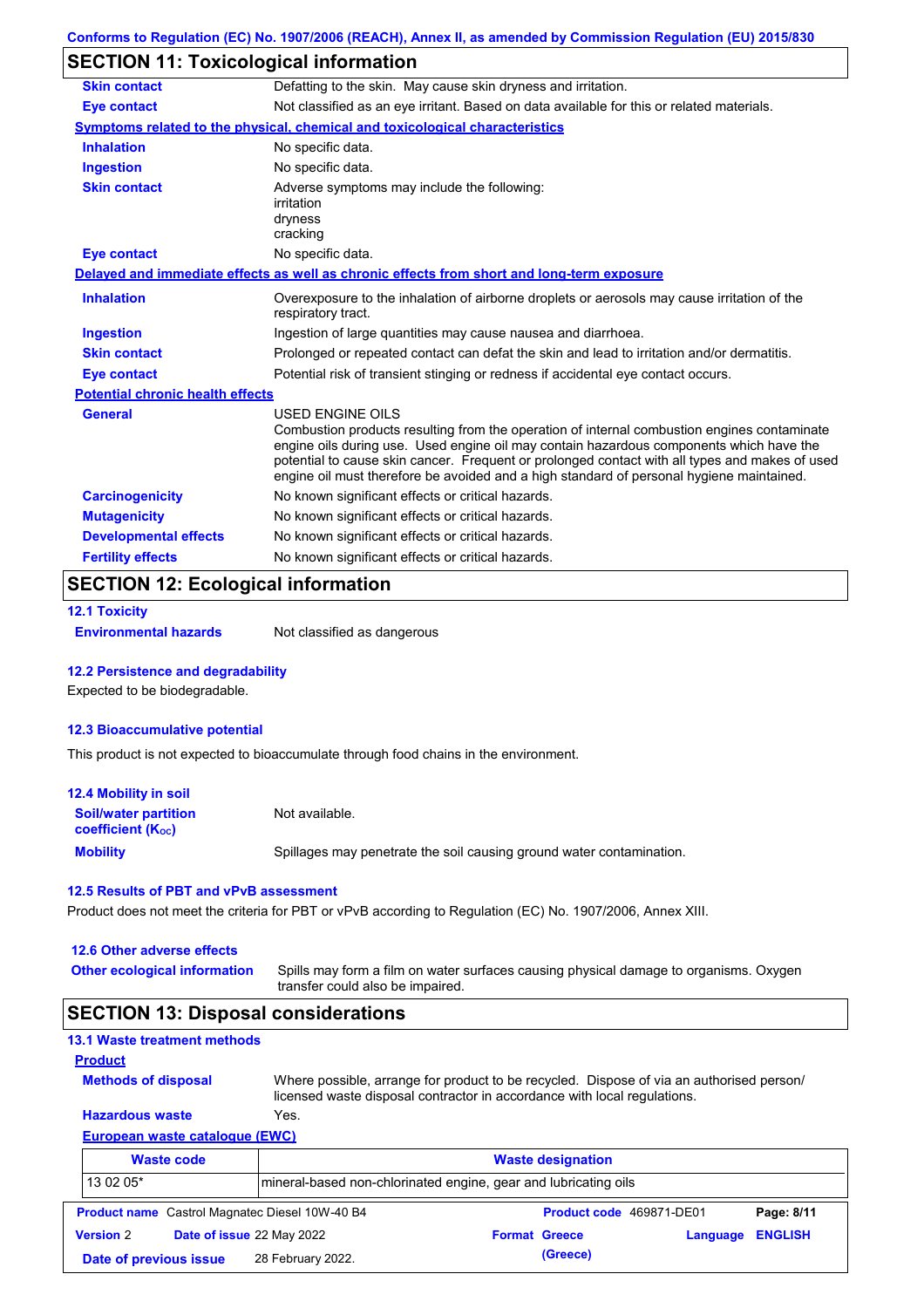### **SECTION 13: Disposal considerations**

However, deviation from the intended use and/or the presence of any potential contaminants may require an alternative waste disposal code to be assigned by the end user.

| <b>Packaging</b>           |                                                                                                                                                                                                                                                                                                                                                                                                                                                                                                 |
|----------------------------|-------------------------------------------------------------------------------------------------------------------------------------------------------------------------------------------------------------------------------------------------------------------------------------------------------------------------------------------------------------------------------------------------------------------------------------------------------------------------------------------------|
| <b>Methods of disposal</b> | Where possible, arrange for product to be recycled. Dispose of via an authorised person/<br>licensed waste disposal contractor in accordance with local regulations.                                                                                                                                                                                                                                                                                                                            |
| <b>Special precautions</b> | This material and its container must be disposed of in a safe way. Care should be taken when<br>handling emptied containers that have not been cleaned or rinsed out. Empty containers or<br>liners may retain some product residues. Empty containers represent a fire hazard as they may<br>contain flammable product residues and vapour. Never weld, solder or braze empty containers.<br>Avoid dispersal of spilt material and runoff and contact with soil, waterways, drains and sewers. |
| <b>References</b>          | Commission 2014/955/EU<br>Directive 2008/98/EC                                                                                                                                                                                                                                                                                                                                                                                                                                                  |

## **SECTION 14: Transport information**

|                                           | <b>ADR/RID</b> | <b>ADN</b>     | <b>IMDG</b>    | <b>IATA</b>    |
|-------------------------------------------|----------------|----------------|----------------|----------------|
| 14.1 UN number                            | Not regulated. | Not regulated. | Not regulated. | Not regulated. |
| 14.2 UN proper<br>shipping name           |                |                |                |                |
| <b>14.3 Transport</b><br>hazard class(es) |                |                |                |                |
| <b>14.4 Packing</b><br>group              |                |                |                |                |
| 14.5<br><b>Environmental</b><br>hazards   | No.            | No.            | No.            | No.            |
| <b>Additional</b><br>information          |                |                |                |                |

**14.6 Special precautions for user** Not available.

**14.7 Transport in bulk according to IMO instruments** Not available.

### **SECTION 15: Regulatory information**

**15.1 Safety, health and environmental regulations/legislation specific for the substance or mixture EU Regulation (EC) No. 1907/2006 (REACH)**

**Date of previous issue (Greece)** 28 February 2022.

**Annex XIV - List of substances subject to authorisation**

**Annex XIV**

None of the components are listed.

**Substances of very high concern**

None of the components are listed.

**EU Regulation (EC) No. 1907/2006 (REACH)**

| <b>Annex XVII - Restrictions</b><br>on the manufacture.<br>placing on the market<br>and use of certain<br>dangerous substances,<br>mixtures and articles | Not applicable.                                                                                                                |                          |          |                |  |
|----------------------------------------------------------------------------------------------------------------------------------------------------------|--------------------------------------------------------------------------------------------------------------------------------|--------------------------|----------|----------------|--|
| <b>Other regulations</b>                                                                                                                                 |                                                                                                                                |                          |          |                |  |
| <b>REACH Status</b>                                                                                                                                      | The company, as identified in Section 1, sells this product in the EU in compliance with the<br>current requirements of REACH. |                          |          |                |  |
| <b>United States inventory</b><br>(TSCA 8b)                                                                                                              | At least one component is not listed.                                                                                          |                          |          |                |  |
| <b>Australia inventory (AIIC)</b>                                                                                                                        | At least one component is not listed.                                                                                          |                          |          |                |  |
| <b>Product name</b> Castrol Magnatec Diesel 10W-40 B4                                                                                                    |                                                                                                                                | Product code 469871-DE01 |          | Page: 9/11     |  |
| <b>Version 2</b><br><b>Date of issue 22 May 2022</b>                                                                                                     |                                                                                                                                | <b>Format Greece</b>     | Language | <b>ENGLISH</b> |  |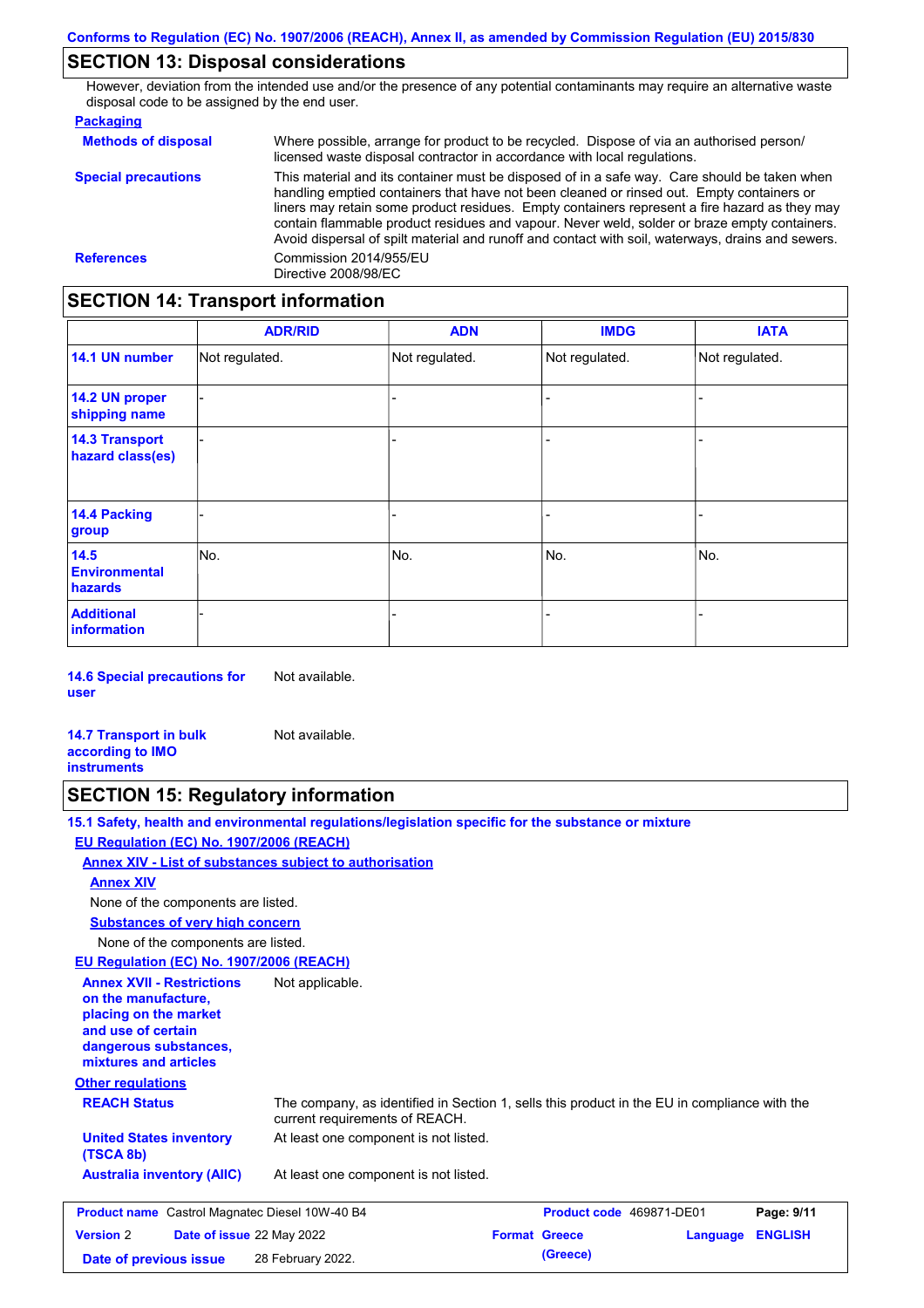# **SECTION 15: Regulatory information**

| <b>Canada inventory</b>                                         | At least one component is not listed.  |
|-----------------------------------------------------------------|----------------------------------------|
| <b>China inventory (IECSC)</b>                                  | At least one component is not listed.  |
| <b>Japan inventory (CSCL)</b>                                   | At least one component is not listed.  |
| <b>Korea inventory (KECI)</b>                                   | All components are listed or exempted. |
| <b>Philippines inventory</b><br>(PICCS)                         | At least one component is not listed.  |
| <b>Taiwan Chemical</b><br><b>Substances Inventory</b><br>(TCSI) | All components are listed or exempted. |
| Ozone depleting substances (1005/2009/EU)                       |                                        |
| Not listed.                                                     |                                        |
| Prior Informed Consent (PIC) (649/2012/EU)                      |                                        |
| Not listed.                                                     |                                        |
| <b>Persistent Organic Pollutants</b>                            |                                        |
| Not listed.                                                     |                                        |
| <b>EU - Water framework directive - Priority substances</b>     |                                        |
| None of the components are listed.                              |                                        |
| <b>Seveso Directive</b>                                         |                                        |
|                                                                 |                                        |

This product is not controlled under the Seveso Directive.

| <b>15.2 Chemical safety</b> | A Chemical Safety Assessment has been carried out for one or more of the substances within  |
|-----------------------------|---------------------------------------------------------------------------------------------|
| assessment                  | this mixture. A Chemical Safety Assessment has not been carried out for the mixture itself. |

# **SECTION 16: Other information**

| <b>Abbreviations and acronyms</b>                     |                                                                        | ADN = European Provisions concerning the International Carriage of Dangerous Goods by    |             |
|-------------------------------------------------------|------------------------------------------------------------------------|------------------------------------------------------------------------------------------|-------------|
|                                                       | Inland Waterway                                                        |                                                                                          |             |
|                                                       | Road                                                                   | ADR = The European Agreement concerning the International Carriage of Dangerous Goods by |             |
|                                                       | ATE = Acute Toxicity Estimate                                          |                                                                                          |             |
|                                                       | <b>BCF</b> = Bioconcentration Factor                                   |                                                                                          |             |
|                                                       | CAS = Chemical Abstracts Service                                       |                                                                                          |             |
|                                                       |                                                                        | CLP = Classification, Labelling and Packaging Regulation [Regulation (EC) No. 1272/2008] |             |
|                                                       | CSA = Chemical Safety Assessment                                       |                                                                                          |             |
|                                                       | CSR = Chemical Safety Report                                           |                                                                                          |             |
|                                                       | <b>DMEL = Derived Minimal Effect Level</b>                             |                                                                                          |             |
|                                                       | DNEL = Derived No Effect Level                                         |                                                                                          |             |
|                                                       | EINECS = European Inventory of Existing Commercial chemical Substances |                                                                                          |             |
|                                                       | ES = Exposure Scenario                                                 |                                                                                          |             |
|                                                       | EUH statement = CLP-specific Hazard statement                          |                                                                                          |             |
|                                                       | EWC = European Waste Catalogue                                         |                                                                                          |             |
|                                                       |                                                                        | GHS = Globally Harmonized System of Classification and Labelling of Chemicals            |             |
|                                                       | IATA = International Air Transport Association                         |                                                                                          |             |
|                                                       | IBC = Intermediate Bulk Container                                      |                                                                                          |             |
|                                                       | <b>IMDG = International Maritime Dangerous Goods</b>                   |                                                                                          |             |
|                                                       | LogPow = logarithm of the octanol/water partition coefficient          |                                                                                          |             |
|                                                       |                                                                        | MARPOL = International Convention for the Prevention of Pollution From Ships, 1973 as    |             |
|                                                       | modified by the Protocol of 1978. ("Marpol" = marine pollution)        |                                                                                          |             |
|                                                       | OECD = Organisation for Economic Co-operation and Development          |                                                                                          |             |
|                                                       | PBT = Persistent, Bioaccumulative and Toxic                            |                                                                                          |             |
|                                                       | <b>PNEC = Predicted No Effect Concentration</b>                        |                                                                                          |             |
|                                                       | [Regulation (EC) No. 1907/2006]                                        | REACH = Registration, Evaluation, Authorisation and Restriction of Chemicals Regulation  |             |
|                                                       |                                                                        | RID = The Regulations concerning the International Carriage of Dangerous Goods by Rail   |             |
|                                                       | <b>RRN = REACH Registration Number</b>                                 |                                                                                          |             |
|                                                       | SADT = Self-Accelerating Decomposition Temperature                     |                                                                                          |             |
|                                                       | SVHC = Substances of Very High Concern                                 |                                                                                          |             |
|                                                       | STOT-RE = Specific Target Organ Toxicity - Repeated Exposure           |                                                                                          |             |
|                                                       | STOT-SE = Specific Target Organ Toxicity - Single Exposure             |                                                                                          |             |
|                                                       | $TWA = Time$ weighted average                                          |                                                                                          |             |
|                                                       | $UN = United Nations$                                                  |                                                                                          |             |
|                                                       | UVCB = Complex hydrocarbon substance                                   |                                                                                          |             |
|                                                       | VOC = Volatile Organic Compound                                        |                                                                                          |             |
|                                                       | vPvB = Very Persistent and Very Bioaccumulative                        |                                                                                          |             |
| <b>Product name</b> Castrol Magnatec Diesel 10W-40 B4 |                                                                        | Product code 469871-DE01                                                                 | Page: 10/11 |

| <b>Product name</b> Castrol Magnated Diesel T0W-40 B4 |  | <b>Product code</b> 4090/1-DEVI  |  | Page: 10/11          |                  |  |
|-------------------------------------------------------|--|----------------------------------|--|----------------------|------------------|--|
| <b>Version 2</b>                                      |  | <b>Date of issue 22 May 2022</b> |  | <b>Format Greece</b> | Language ENGLISH |  |
| Date of previous issue                                |  | 28 February 2022.                |  | (Greece)             |                  |  |